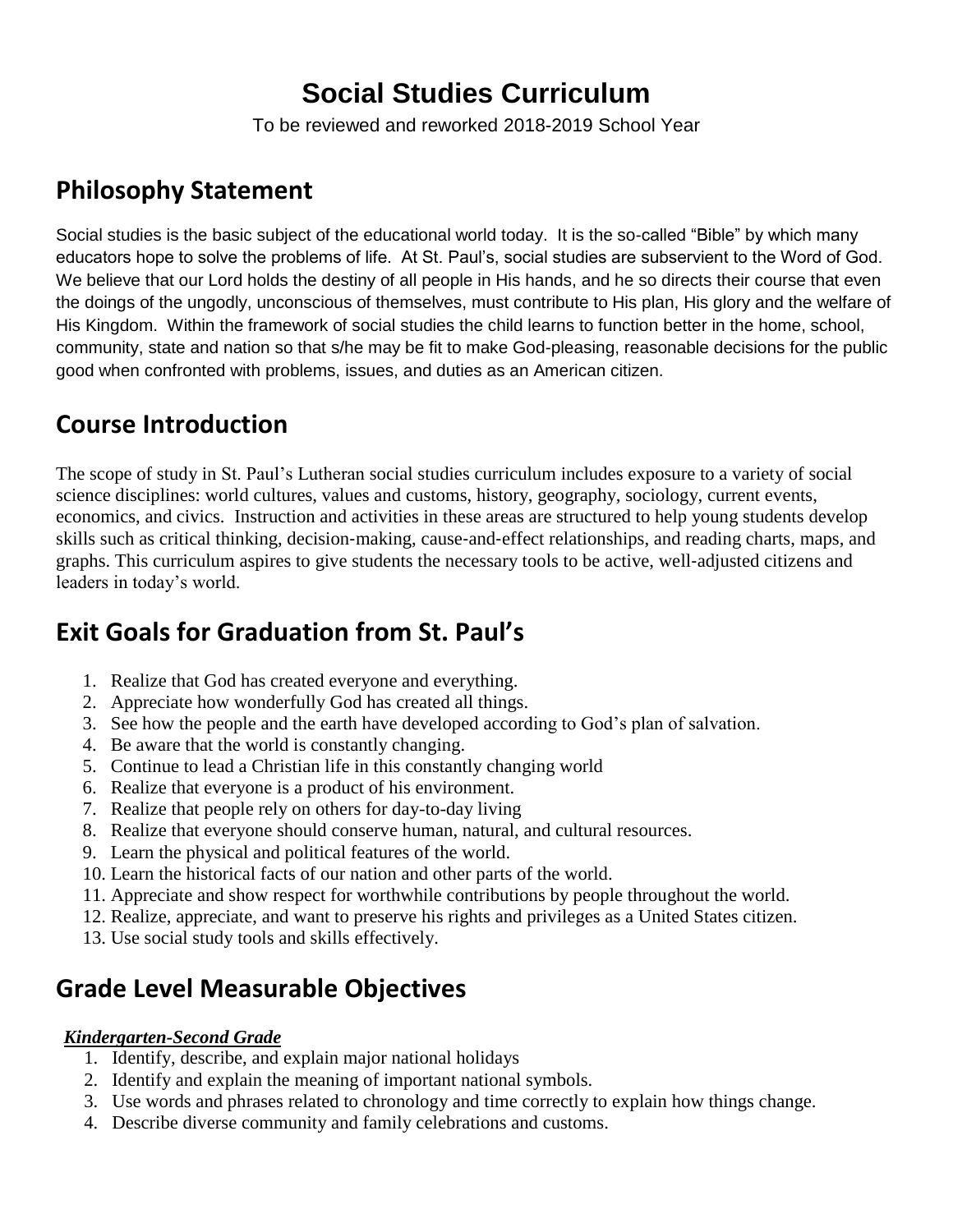- 5. Identify and explain very basic characteristics of maps and globes, and state where they live by street, city, county, state, nation, and continent.
- 6. Explain the creation and importance of rules, as well as the qualities of honesty, patriotism, loyalty, courtesy, respect, truth, pride, self-control, moderation, and accomplishment.
- 7. Describe types of work that people do to earn income.
- 8. Explain the concept of exchanging money for goods and services.
- 9. Keep informed of current events and recognize their significances as history in the making.
- 10. Study the home and school.
- 11. Study the family and environment in and outside the United States.

#### **Third Grade Science Measurable Objectives**

- 1. Study landforms of the United States.
- 2. Study Native Americans.
- 3. Study the pilgrims.
- 4. Study pioneers in the East.
- 5. Study the western settlers.
- 6. Study ways to protect our land resources.
- 7. Study community, state, and national government.
- 8. Study national holidays, symbols, and landmarks.

#### **Fourth Grade Measurable Objectives**

- 1. Be introduced to types of national regions (forest, mountain, sea, farming, manufacturing)
- 2. Identify oceans, continents, countries.
- 3. Know directions.
- 4. Locate the equator.
- 5. Interprets map symbols.
- 6. Study the United States today (regions of America).
- 7. Read Florida road maps.
- 8. Use table of contents and index to find information.
- 9. Study Florida state history.
- 10. Study U.S. states and capitals.

#### *Grade 5 Measurable Objectives*

- 1. Be introduced to civilizations such as Mayan, Actez, and other
- 2. Know directions.
- 3. Uses a scale to estimate distance.
- 4. Read special purpose maps (political, physical, product, historical, resources, etc.)
- 5. Understands latitude in relation to climate.
- 6. Has knowledge and application of geographical terms (plateau, isthmus, peninsula, delta, etc.)
- 7. Reads U.S. road maps.
- 8. Complete desk maps correctly with key or legend.
- 9. Locate information from a variety of sources.

#### *Sixth Grade*

- 1. Be introduced to history and geography of the U.S.A.
- 2. Interprets and compares special purpose maps (rainfall, population, product physical, etc.)
- 3. Understand latitude and altitude in relation to climate.
- 4. Understand longitude as a measure of time and east-west distance.
- 5. Understand revolution of earth in relation to seasons.
- 6. Understand geographical terms (parallels, meridian, Greenwich, strait, canal, tropic, etc.)